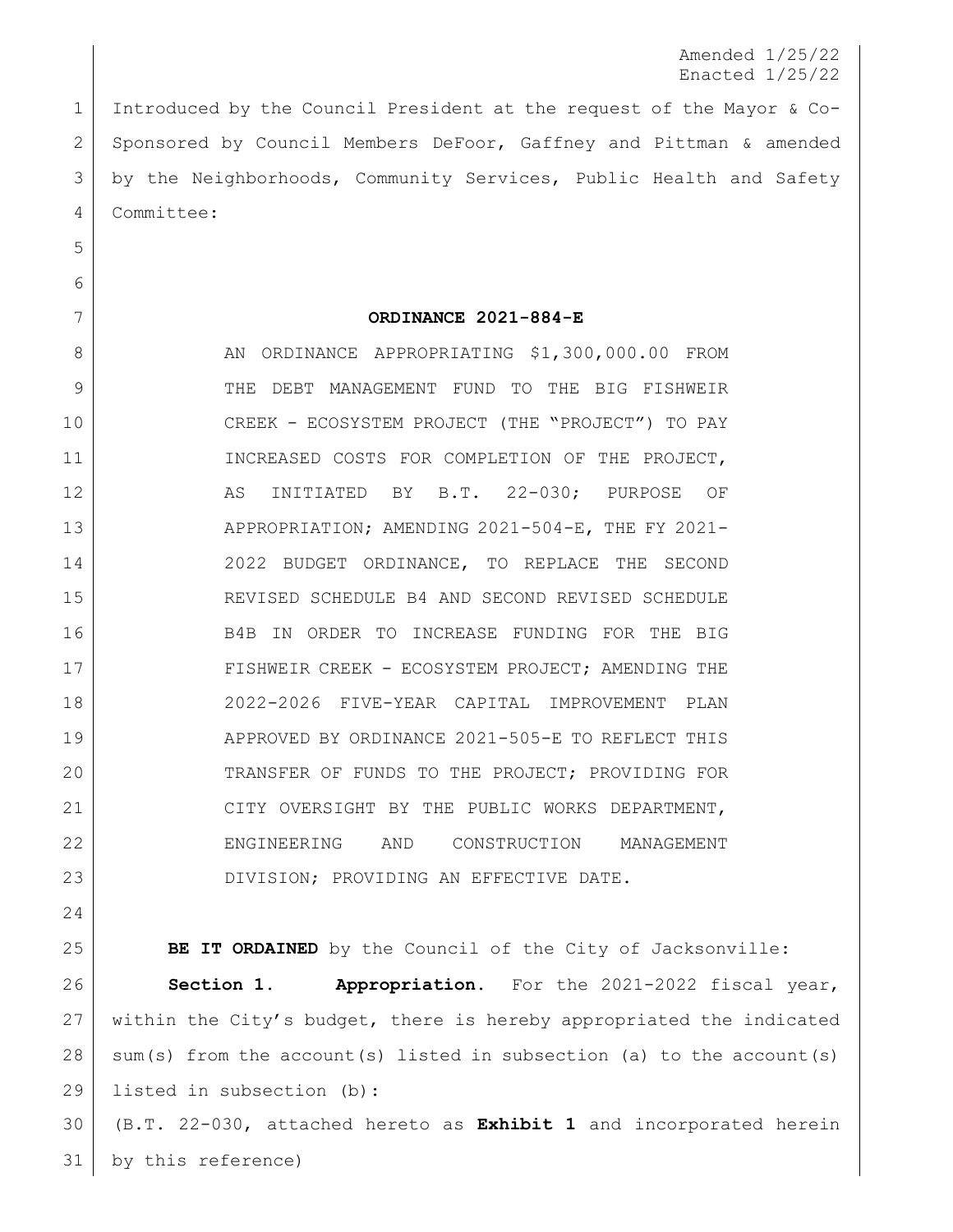Amended 1/25/22

|                | (a)                        | Appropriated from:            |                |
|----------------|----------------------------|-------------------------------|----------------|
| $\overline{2}$ |                            | See B.T. 22-030               | \$1,300,000.00 |
| 3              | (b)                        | Appropriated to:              |                |
| 4              |                            | See B.T. 22-030               | \$1,300,000.00 |
| 5              | $\left( \mathrm{C}\right)$ | Explanation of Appropriation: |                |

 The funding above represents an appropriation of 7 | \$1,300,000.00 from the Debt Management Fund to the Big 8 Fishweir Creek - Ecosystem project (the "Project") to cover increased costs for completion of the Project.

 **Section 2. Purpose.** The purpose of the appropriation in Section 1 is to appropriate funds to the Project to cover increased costs for its completion. The Project scope includes removal of 13 | sediments, creation of brackish marsh land, planting of vegetation, 14 and wetland reconnection via "cut through berm" construction.

 **Section 3. Amending 2021-504-E, the FY 2021-2022 Budget Ordinance, to replace Second Revised B4 and Second Revised B4b to increase funding for the Big Fishweir Creek - Ecosystem Project.**  2021-504-E, the FY 2021-2022 Budget Ordinance, is hereby amended to 19 | replace Second Revised Schedule B4, entitled "FY 21-22 Debt Management Fund Detail," and Second Revised Schedule B4b, entitled "FY 21-22 Capital Improvement Projects Funded via Borrowing," in order to increase the funding by the City of the Capital Improvement program as authorized herein. The Third Revised Schedule B4 and Third Revised Schedule B4b is attached hereto as **Exhibit 3** and **Exhibit 4**, 25 respectively.

 **Section 4. Capital Improvement Plan Amendment.** Ordinance 2021-505-E, adopting the 2022-2026 Five-Year Capital Improvement Plan (the "CIP") for the City and certain of its independent agencies, is hereby amended to reflect an appropriation of additional funding to the Project as more fully described in the Project Information Sheet attached hereto as **Revised Exhibit 2,** labeled as "Revised Exhibit 2,

 $-2 -$